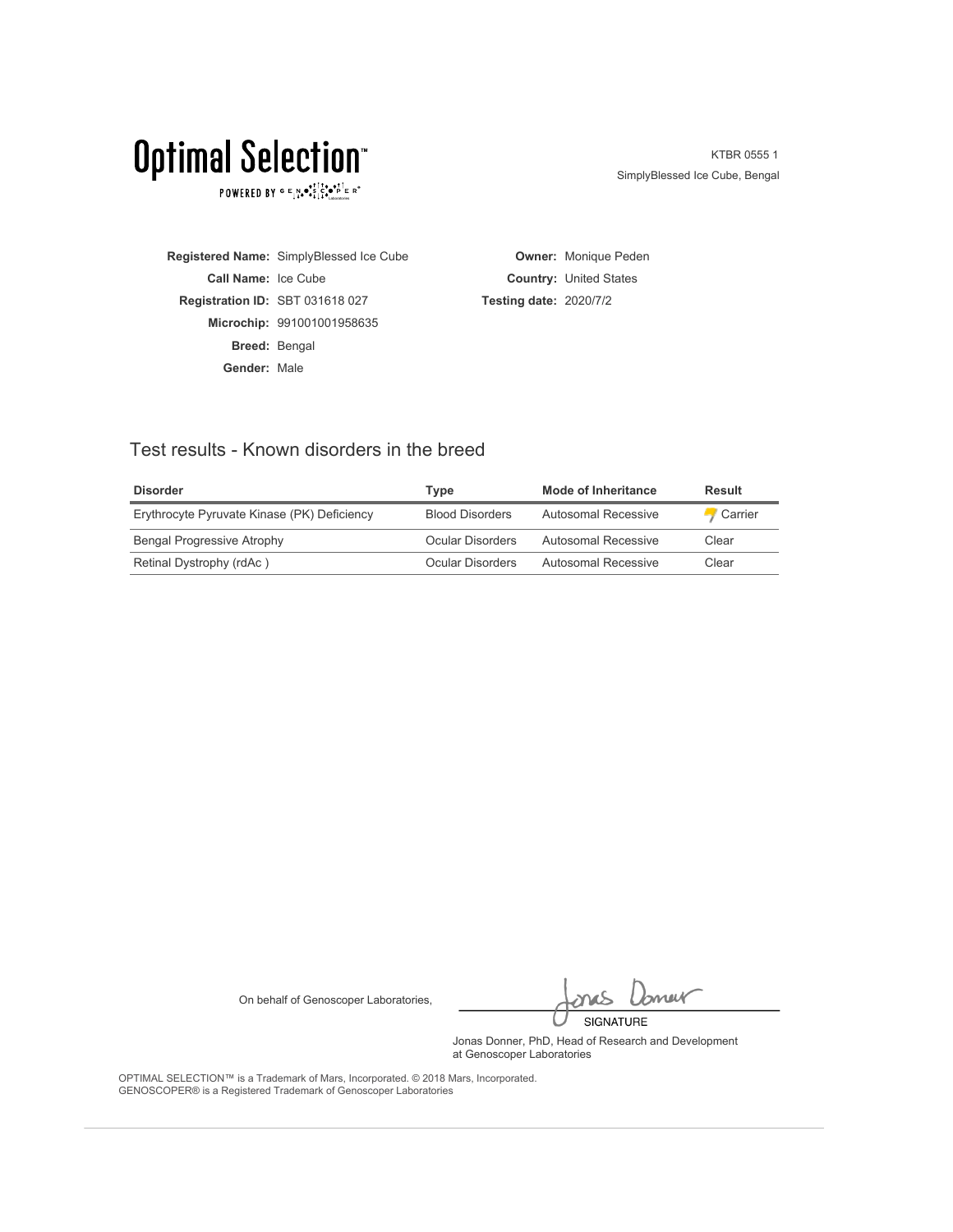POWERED BY  $G \in N_{\bullet} \bullet_{\bullet}^{\bullet} \overset{\uparrow}{\underset{\smile}{\circ}} \overset{\uparrow}{\underset{\smile}{\circ}} \overset{\uparrow}{\underset{\smile}{\circ}} \overset{\uparrow}{\underset{\smile}{\circ}} \overset{\uparrow}{\underset{\smile}{\circ}} \overset{\uparrow}{\underset{\smile}{\circ}} \overset{\uparrow}{\underset{\smile}{\circ}} \overset{\uparrow}{\underset{\smile}{\circ}} \overset{\uparrow}{\underset{\smile}{\circ}} \overset{\uparrow}{\underset{\smile}{\circ}}$ 

KTBR 0555 1 SimplyBlessed Ice Cube, Bengal

**Registered Name:** SimplyBlessed Ice Cube **Call Name:** Ice Cube **Registration ID:** SBT 031618 027 **Microchip:** 991001001958635 **Breed:** Bengal **Gender:** Male

**Owner:** Monique Peden **Country:** United States **Testing date:** 2020/7/2

## Test results - Traits - page 1

### **Blood Type**

| Trait                   | Genotype | <b>Description</b>    |
|-------------------------|----------|-----------------------|
| Blood Type (3 variants) | N/N      | Cat has blood type A. |

On behalf of Genoscoper Laboratories,

bnew SIGNATURE

Jonas Donner, PhD, Head of Research and Development at Genoscoper Laboratories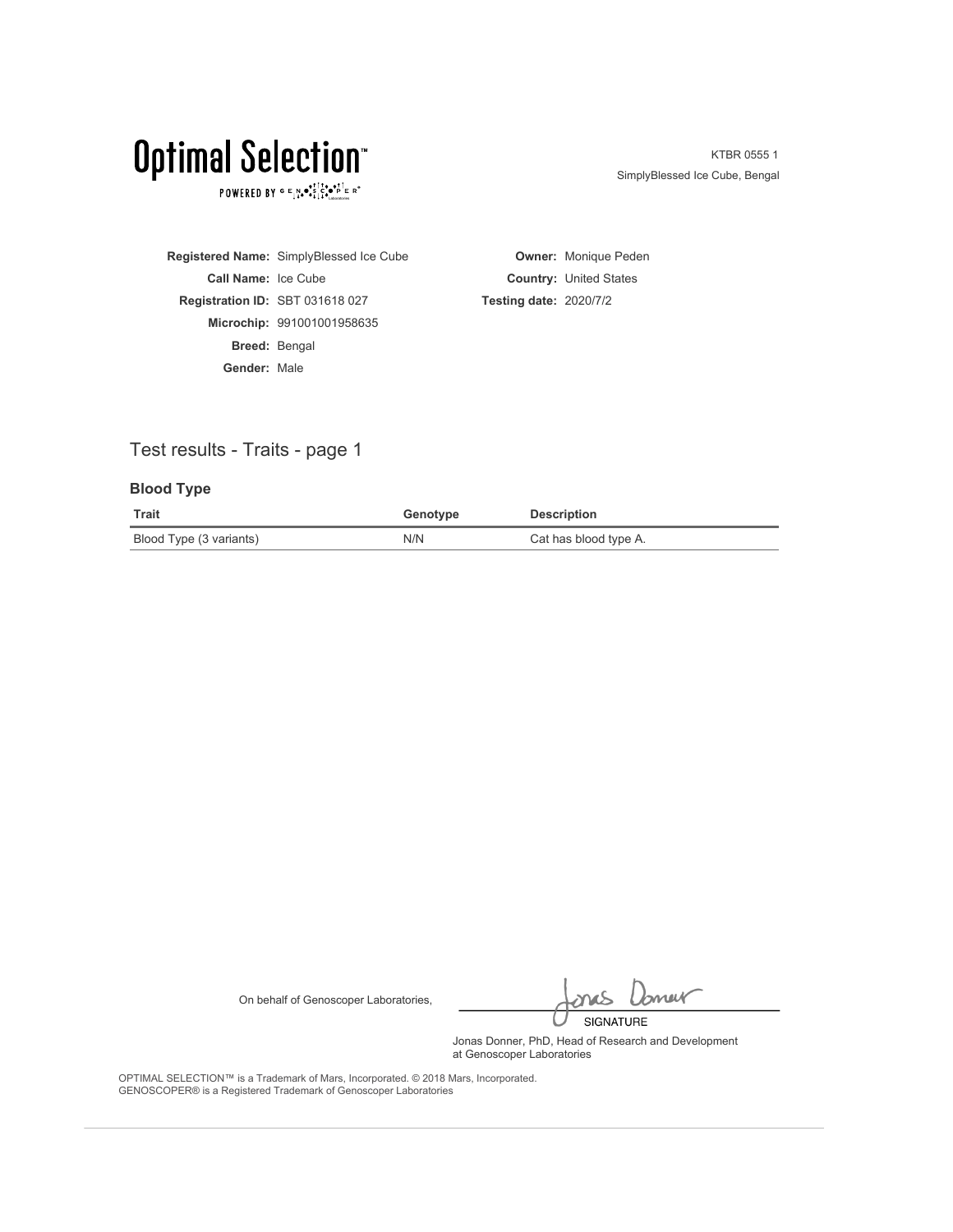POWERED BY  $G \in N_{\bullet} \bullet_{\bullet}^{\bullet} \overset{\uparrow}{\underset{\smile}{\circ}} \overset{\uparrow}{\underset{\smile}{\circ}} \overset{\uparrow}{\underset{\smile}{\circ}} \overset{\uparrow}{\underset{\smile}{\circ}} \overset{\uparrow}{\underset{\smile}{\circ}} \overset{\uparrow}{\underset{\smile}{\circ}} \overset{\uparrow}{\underset{\smile}{\circ}} \overset{\uparrow}{\underset{\smile}{\circ}} \overset{\uparrow}{\underset{\smile}{\circ}} \overset{\uparrow}{\underset{\smile}{\circ}}$ 

KTBR 0555 1 SimplyBlessed Ice Cube, Bengal

**Registered Name:** SimplyBlessed Ice Cube **Call Name:** Ice Cube **Registration ID:** SBT 031618 027 **Microchip:** 991001001958635 **Breed:** Bengal **Gender:** Male

**Owner:** Monique Peden **Country:** United States **Testing date:** 2020/7/2

## Test results - Traits - page 2

### **Coat Color**

| Trait                                                              |       | <b>Genotype Description</b>                                                                                                                        |
|--------------------------------------------------------------------|-------|----------------------------------------------------------------------------------------------------------------------------------------------------|
| Color Locus B: Chocolate and<br>Cinnamon (2 variants)              | B/B   | The cat produces black pigment.                                                                                                                    |
| Color Locus C: Pointed<br>Coloration and Albinism (3)<br>variants) | cb/cs | The cat is likely to have mink color. The cat carries both Burmese and<br>Siamese color point.                                                     |
| Color Locus A: Agouti and<br>Charcoal (2 variants)                 | A/A   | The cat is likely to have banded hair.                                                                                                             |
| any FERV1 insertion in the KIT<br>gene                             | N/N   | The cat has no copy of the FERV1 insertion in the KIT gene. The cat's<br>coat color is not affected by White spotting or Dominant White mutations. |
| MLPH T83del (d allele)                                             | D/D   | The cat does not have color dilution.                                                                                                              |
| $MC1R$ c.250G>A (e allele)                                         | E/E   | The cat does not have e allele for Amber color found in Norwegian Forest<br>Cat.                                                                   |
| $MC1R$ (e <sup>r</sup> allele)                                     | $-/-$ | The cat does not have er allele for Russet color found in Burmese.                                                                                 |

On behalf of Genoscoper Laboratories,

Imer SIGNATURE

Jonas Donner, PhD, Head of Research and Development at Genoscoper Laboratories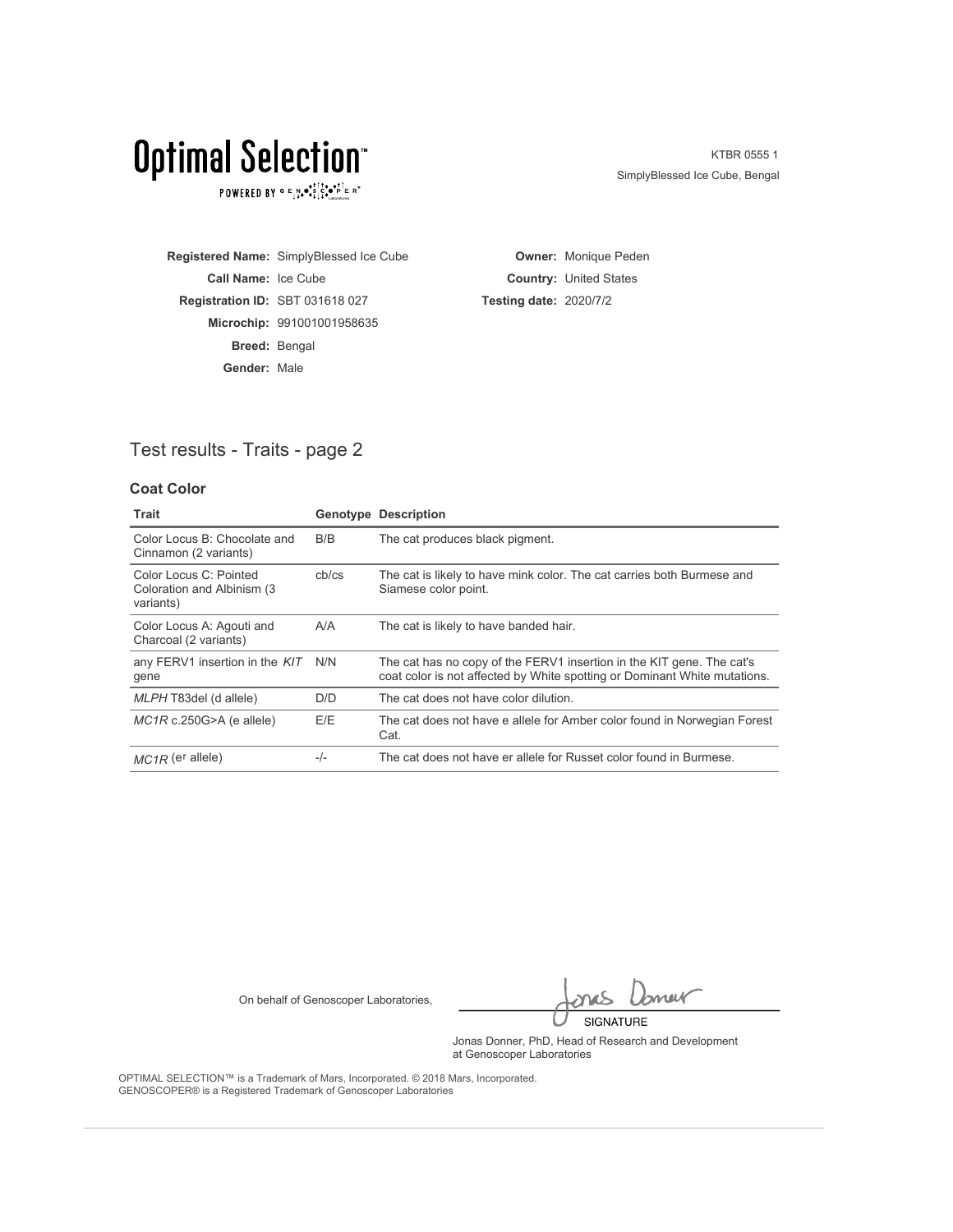POWERED BY  $G \in N_{\bullet} \bullet_{\bullet}^{\bullet} \overset{\uparrow}{\underset{\smile}{\circ}} \overset{\uparrow}{\underset{\smile}{\circ}} \overset{\uparrow}{\underset{\smile}{\circ}} \overset{\uparrow}{\underset{\smile}{\circ}} \overset{\uparrow}{\underset{\smile}{\circ}} \overset{\uparrow}{\underset{\smile}{\circ}} \overset{\uparrow}{\underset{\smile}{\circ}} \overset{\uparrow}{\underset{\smile}{\circ}} \overset{\uparrow}{\underset{\smile}{\circ}} \overset{\uparrow}{\underset{\smile}{\circ}}$ 

KTBR 0555 1 SimplyBlessed Ice Cube, Bengal

**Registered Name:** SimplyBlessed Ice Cube **Call Name:** Ice Cube **Registration ID:** SBT 031618 027 **Microchip:** 991001001958635 **Breed:** Bengal **Gender:** Male

**Owner:** Monique Peden **Country:** United States **Testing date:** 2020/7/2

### Test results - Traits - page 3

### **Coat Type**

| Trait                      |     | <b>Genotype Description</b>                                                                         |
|----------------------------|-----|-----------------------------------------------------------------------------------------------------|
| Long Hair (4 variants)     | N/N | The cat does not have any of the tested long hair mutations and it is likely to<br>have short hair. |
| LPAR6<br>c.250 253 delTTTG | N/N | The cat does not have Cornish Rex curly coat.                                                       |
| KRT71 c.445-1C             | N/N | The cat does not have Selkirk Rex curly coat.                                                       |

### **Morphology**

| Trait                                        |     | <b>Genotype Description</b>                                                            |
|----------------------------------------------|-----|----------------------------------------------------------------------------------------|
| Short tail, T-box mutations (3)<br>variants) | N/N | The cat does not have any of the tested bobtail mutations originally<br>found in Manx. |
| Polydactyly (3 variants)                     | N/N | The cat does not have any of the tested mutations causing extra digits.                |
| HES7 c.T5C                                   | T/T | The cat has no bobtail mutation originally found in Japanese Bobtail.                  |

On behalf of Genoscoper Laboratories,

bnew SIGNATURE

Jonas Donner, PhD, Head of Research and Development at Genoscoper Laboratories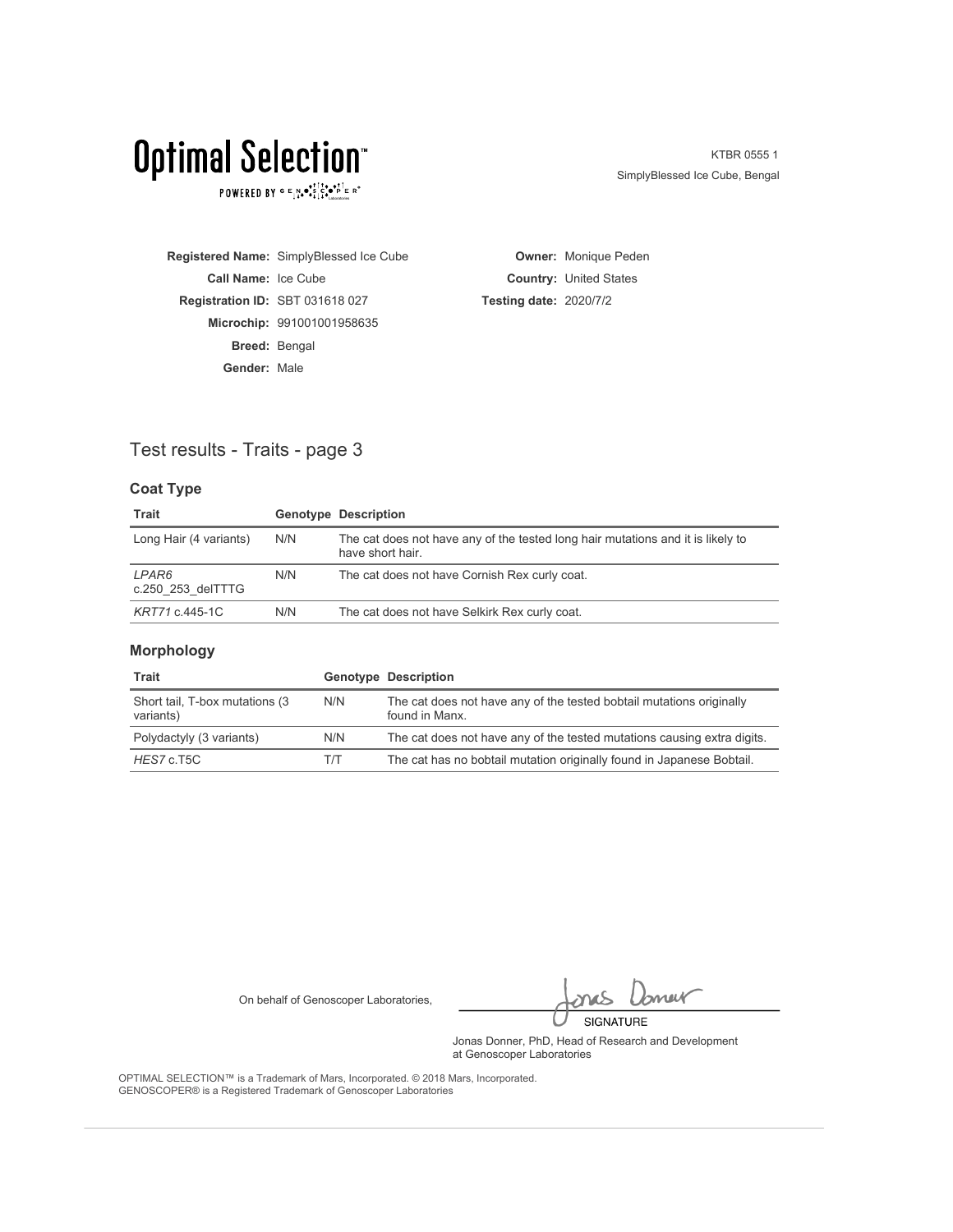POWERED BY  $G \in N_{\bullet} \bullet_{\bullet}^{\bullet,\dagger} \overset{\uparrow}{C}_{\bullet} \bullet_{\bullet}^{\bullet,\dagger} \overset{\uparrow}{C}_{\text{Latocrosics}} \mathbb{R}^{\circ}$ 

## Test results - Additional disorders found in other breeds - page 1

### **Blood Disorders**

| <b>Disorder</b>                      | Mode of Inheritance | Result |
|--------------------------------------|---------------------|--------|
| Factor XII Deficiency                | Autosomal Recessive | Clear  |
| Hemophilia B, mutation F9: c.1014C>T | X-linked Recessive  | Clear  |
| Hemophilia B, mutation F9: c.247G>A  | X-linked Recessive  | Clear  |

#### **Cardiac Disorders**

| <b>Disorder</b>                                                             | Mode of Inheritance                           | Result |
|-----------------------------------------------------------------------------|-----------------------------------------------|--------|
| Hypertrophic Cardiomyopathy, MYBPC3 mutation: A31P found in Maine<br>Coon   | Autosomal Dominant<br>(Incomplete Penetrance) | Clear  |
| Hypertrophic Cardiomyopathy, MYBPC3 mutation: c.2460C>T found in<br>Ragdoll | Autosomal Dominant<br>(Incomplete Penetrance) | Clear  |

### **Endocrine Disorders**

| <b>Disorder</b>                | <b>Mode of Inheritance</b> | Result |
|--------------------------------|----------------------------|--------|
| Congenital Adrenal Hyperplasia | Autosomal Recessive        | Clear  |

### **Immunologic Disorders**

| Disorder                                            | Mode of Inheritance | Result |
|-----------------------------------------------------|---------------------|--------|
| Autoimmune Lymphoproliferative Syndrome             | Autosomal Recessive | Clear  |
| Congenital Hypotrichosis with Short Life Expectancy | Autosomal Recessive | Clear  |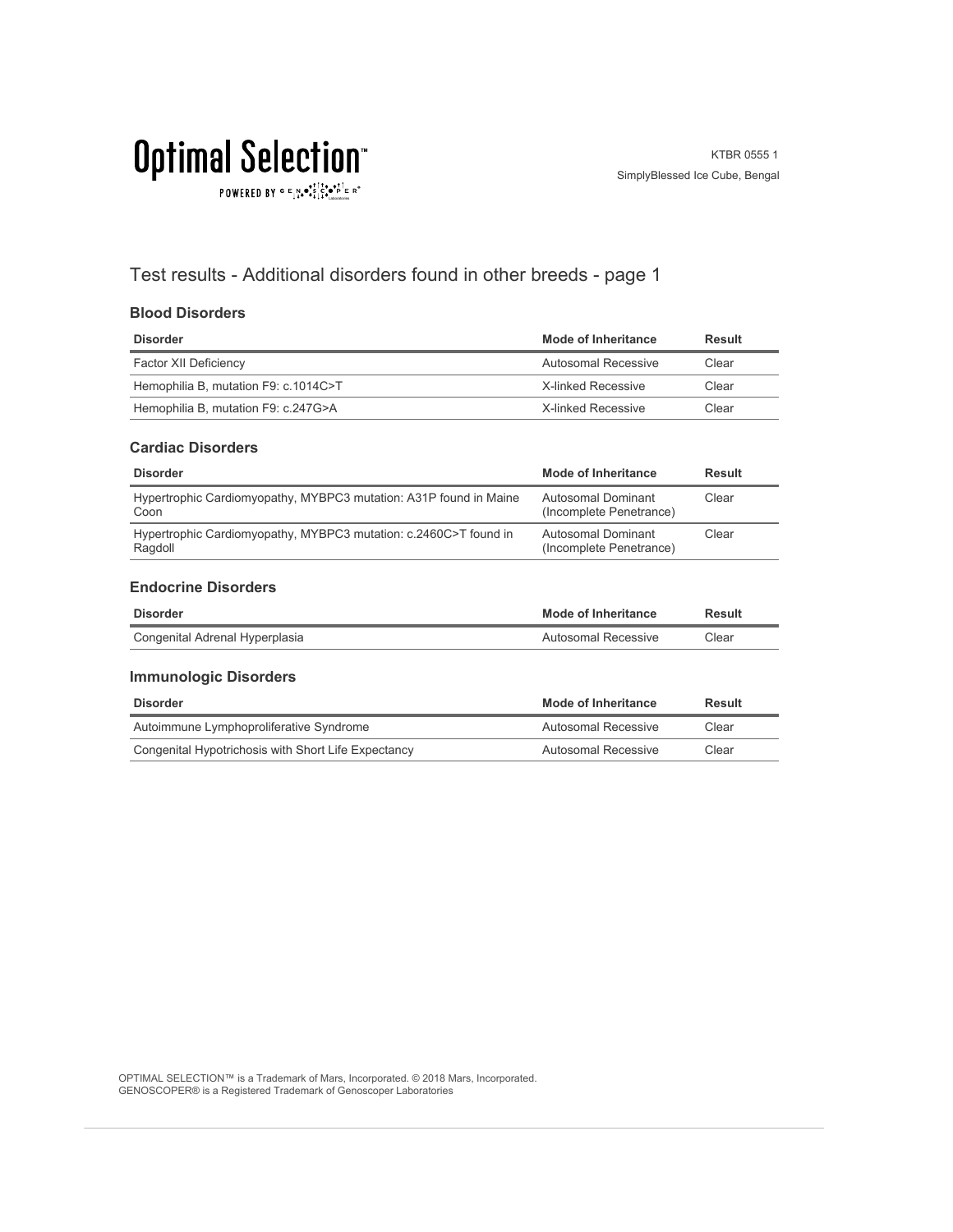$\texttt{POWERED BY} \overset{\text{G}}{=} \underset{\textbf{1}}{\text{N}} \bullet \overset{\text{G}}{\text{S}} \underset{\textbf{1}}{\overset{\text{I}}{\text{I}}}\circ \overset{\text{G}}{\bullet}\overset{\text{F}}{\text{I}} \underset{\text{the becomes}}{\overset{\text{G}}{\text{F}}} \mathbb{R}^\circ$ 

## Test results - Additional disorders found in other breeds - page 2

### **Metabolic Disorders**

| <b>Disorder</b>                                                 | <b>Mode of Inheritance</b> | <b>Result</b> |
|-----------------------------------------------------------------|----------------------------|---------------|
| Acute Intermittent Porphyria                                    | Autosomal Dominant         | Clear         |
| Acute Intermittent Porphyria; HMBS mutation: c.107 110delACAG   | Autosomal Dominant         | Clear         |
| Acute Intermittent Porphyria; HMBS mutation: c.826-1G>A         | Autosomal Dominant         | Clear         |
| Acute Intermittent Porphyria; HMBS mutation: c.844delGAG        | Autosomal Dominant         | Clear         |
| Chylomicronemia, Lipoprotein Lipase Deficiency                  | Autosomal Recessive        | Clear         |
| Congenital Erythropoietic Porphyria, mutation UROS: c.331G>A    | Autosomal Recessive        | Clear         |
| Cystinuria; SCL3A1 mutation                                     | Autosomal Recessive        | Clear         |
| Cystinuria; SCL7A9 mutation: c.1175C>T                          | Autosomal Recessive        | Clear         |
| Cystinuria; SCL7A9 mutation: c.706G>A                           | Autosomal Recessive        | Clear         |
| Cystinuria; SCL7A9 mutation: c.881A>T                           | <b>Autosomal Recessive</b> | Clear         |
| Dihydropyrimidinuria                                            | Autosomal Recessive        | Clear         |
| Mucopolysaccharidosis Type I                                    | Autosomal Recessive        | Clear         |
| Mucopolysaccharidosis Type VI (MPS VI), Typical Form            | Autosomal Recessive        | Clear         |
| Mucopolysaccharidosis Type VII, mutation GUSB: c.1074G>A        | <b>Autosomal Recessive</b> | Clear         |
| Mucopolysaccharidosis VII; GUSB mutation C1424T                 | Autosomal Recessive        | Clear         |
| Vitamin D-Dependent Rickets (VDDR-1A); CYP27B mutation: c.G637T | Autosomal Recessive        | Clear         |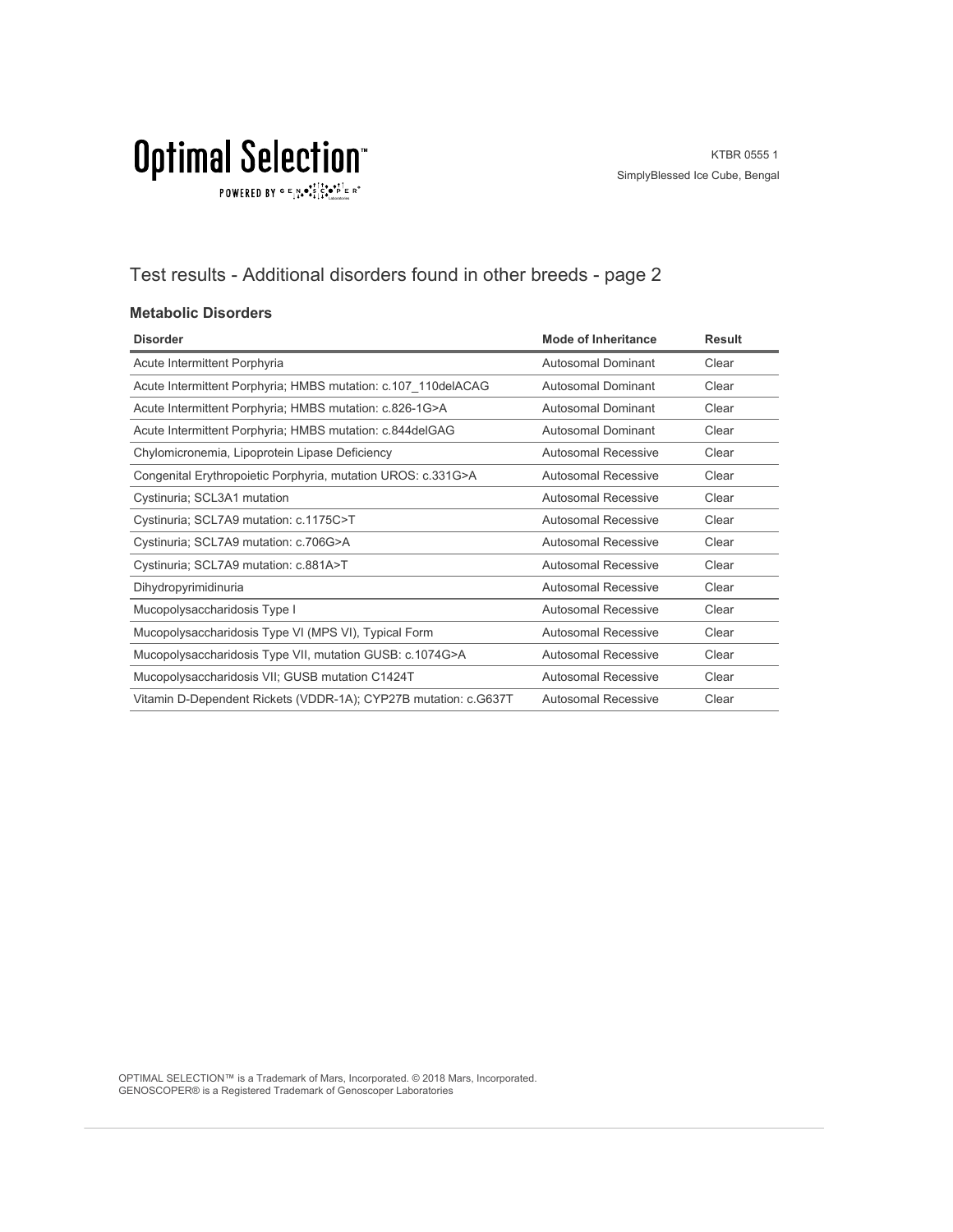POWERED BY  $G \in N_{\bullet} \bullet_{\bullet}^{\bullet,\dagger} \overset{\uparrow}{C}_{\bullet} \bullet_{\bullet}^{\bullet,\dagger} \overset{\uparrow}{C}_{\text{Latocrosics}} \mathbb{R}^{\circ}$ 

## Test results - Additional disorders found in other breeds - page 3

### **Muscular Disorders**

| <b>Disorder</b>                                                                                           | Mode of Inheritance | Result |
|-----------------------------------------------------------------------------------------------------------|---------------------|--------|
| Congenital Myasthenic Syndrome (CMS)                                                                      | Autosomal Recessive | Clear  |
| Myotonia Congenita                                                                                        | Autosomal Recessive | Clear  |
| Periodic Hypokalemic Polymyopathy, Burmese Hypokalemia, or Familial<br>Episodic Hypokalaemic Polymyopathy | Autosomal Recessive | Clear  |
| Spinal Muscular Atrophy (SMA)/Spinal Muscular Dystrophy                                                   | Autosomal Recessive | Clear  |

### **Neurologic Disorders**

| <b>Disorder</b>                                                                           | Mode of Inheritance        | <b>Result</b> |
|-------------------------------------------------------------------------------------------|----------------------------|---------------|
| Feline GM1 Gangliosidosis                                                                 | Autosomal Recessive        | Clear         |
| GM2 Gangliosidosis, Domestic Shorthair mutation HEXB: c.1467 1491 inv Autosomal Recessive |                            | Clear         |
| GM2 Gangliosidosis, Japanese Domestic mutation HEXB: c.667C>T                             | Autosomal Recessive        | Clear         |
| <b>GM2 Gangliosidosis: Domestic Shorthair GM2A Mutation</b>                               | Autosomal Recessive        | Clear         |
| Niemann-Pick C2, NPC Disease, Sphingomyelinosis NPC2 Mutation                             | <b>Autosomal Recessive</b> | Clear         |
| Niemann-Pick C1, NPC Disease, Sphingomyelinosis NPC1 Mutation                             | Autosomal Recessive        | Clear         |

### **Neuromuscular Disorders**

| <b>Disorder</b>                  | <b>Mode of Inheritance</b> | Result |
|----------------------------------|----------------------------|--------|
| Glycogen Storage Disease Type IV | Autosomal Recessive        | Clear  |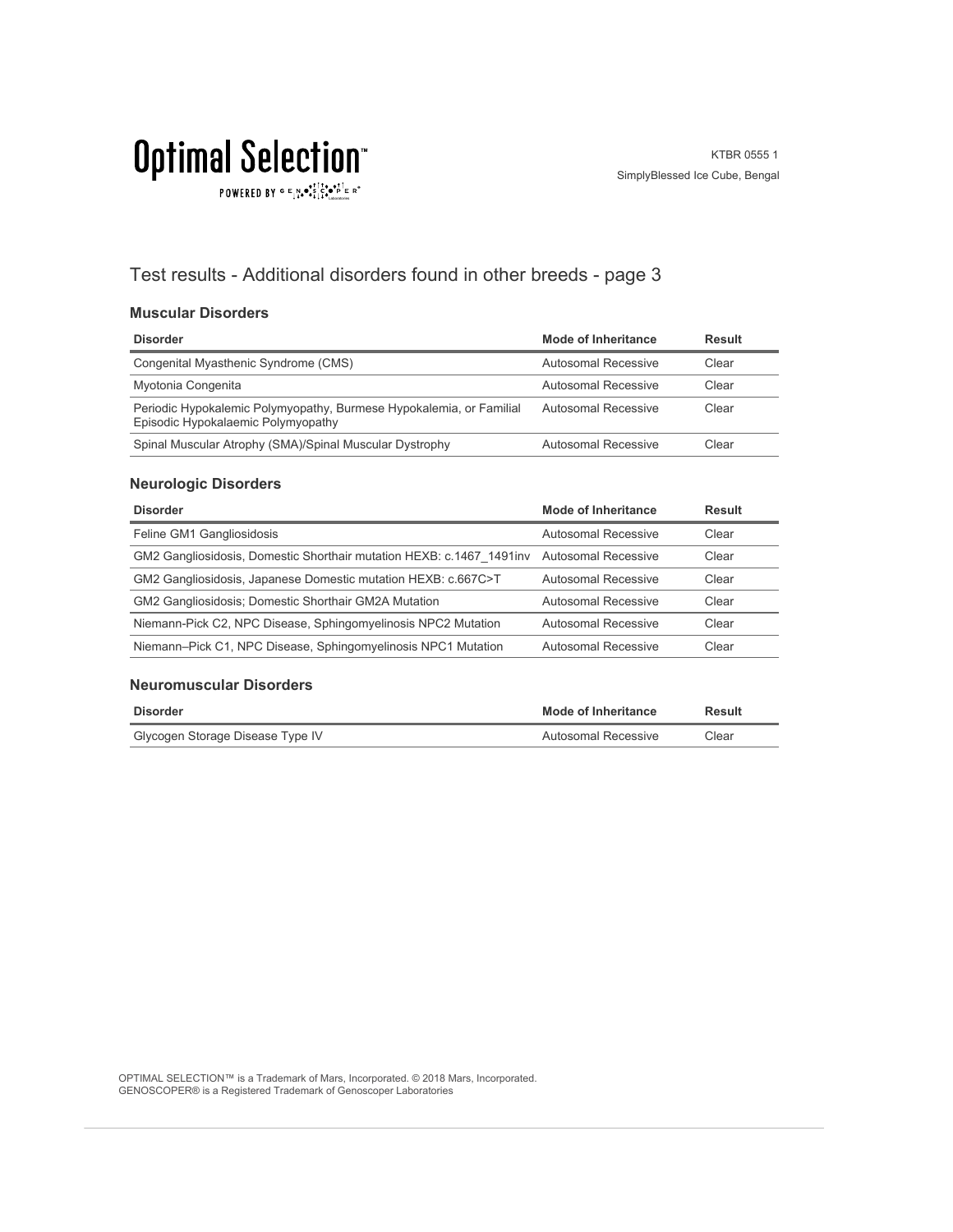$\texttt{POWERED BY} \overset{\text{\tiny{\textsf{GP}}}}{=} \mathbb{E}^{\text{N}}_{\text{14}} \bullet^{\text{\tiny{\textsf{opt}}}}_{\text{\tiny{\textsf{14}}}} \mathbb{E}^{\bullet\bullet\text{PI}}_{\text{\tiny{\textsf{14}}}} \mathbb{E}^{\circ\text{-P}}$ 

## Test results - Additional disorders found in other breeds - page 4

### **Renal Disorders**

| <b>Disorder</b>           | Mode of Inheritance | Result |
|---------------------------|---------------------|--------|
| Hyperoxaluria             | Autosomal Recessive | Clear  |
| Polycystic Kidney Disease | Autosomal Dominant  | Clear  |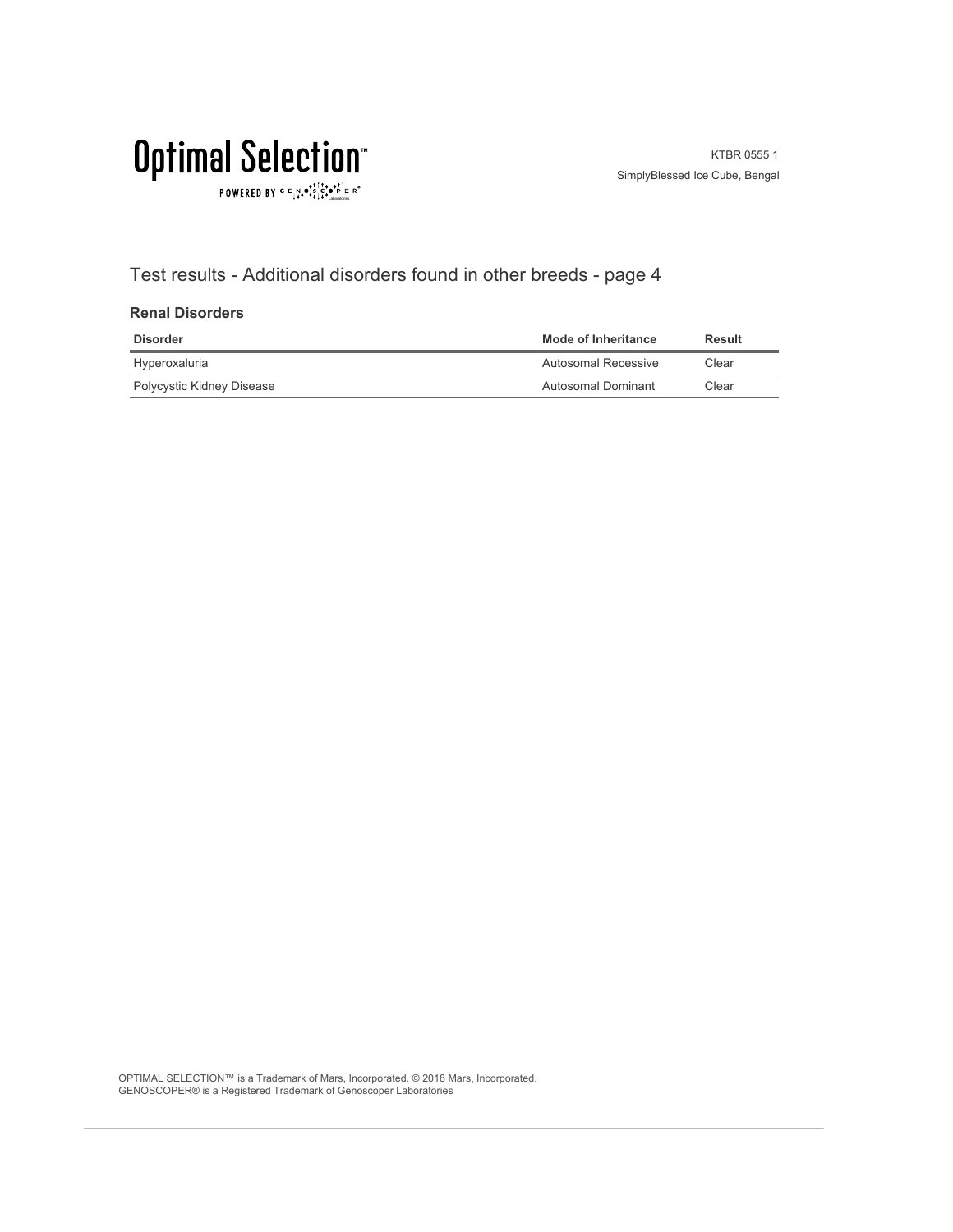POWERED BY  $G \in N_{\bullet} \bullet_{\bullet}^{\dagger} \stackrel{\uparrow}{\circ} \bullet_{\mathbf{P}}^{\dagger} \in R^{\circ}$ 

KTBR 0555 1 SimplyBlessed Ice Cube, Bengal

### APPENDIX Explanation of the results of the tested disorders

Autosomal recessive inheritance (ARI)

Clear - A cat carries no copies of the tested mutation and has no or reduced likelihood of developing and passing on the disease/condition.

Carrier - A cat carries one copy of the tested mutation. Carriers typically have a normal, healthy appearance but pass on the mutation to approximately 50% of their offspring.

At risk - A cat carries two copies of the tested mutation and is at high or increased risk of developing the disease/condition.

Autosomal dominant inheritance (ADI)

Clear - A cat carries no copies of the tested mutation and has no or reduced likelihood of developing and passing on the disease/condition.

At risk - A cat carries one or two copies of the tested mutation and is at high or increased risk of developing the disease/condition.

X-linked recessive inheritance (X-linked)

Clear - A cat carries no copies of the tested mutation and has no or reduced likelihood of developing and passing on the disease/condition.

Carrier - Female carriers typically have a normal, healthy appearance but carry one copy of the tested mutation on one of their X chromosomes. As males only have one X chromosome, there are no male carriers.

At risk - Female cats at risk carry two mutated copies of the tested mutation. Males carry one copy of the tested mutation on their single X chromosome. Cats at risk are at high or increased risk of developing the disease/condition.

Please note that the descriptions above are generalized based on typically observed inheritance patterns. When obtaining a 'carrier' or 'at risk' test result, always refer to the corresponding online test documentation for more detailed information on the condition and any exceptions.